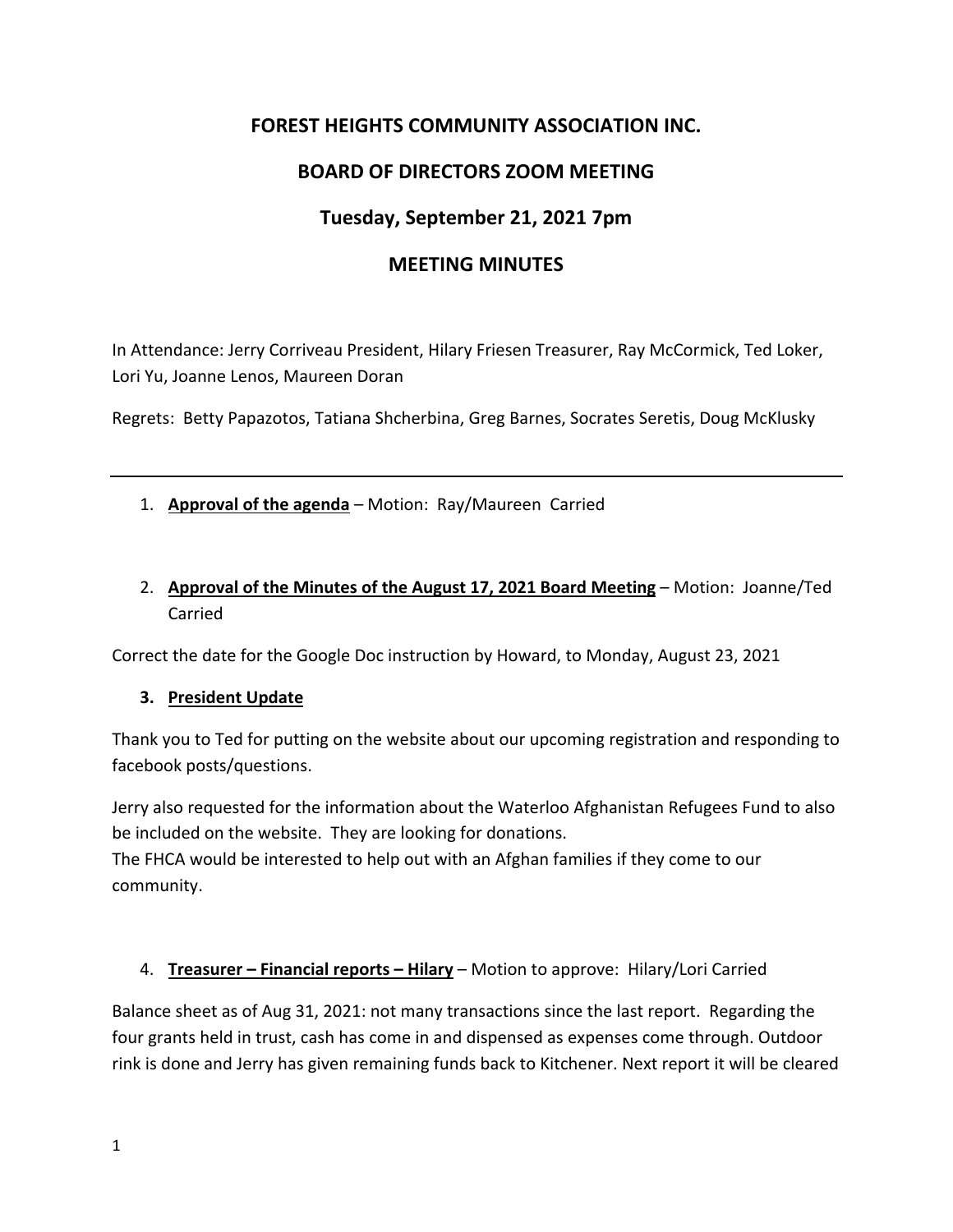off. Hilary is looking into the other grants before clearing them off. The Profit and Loss is showing interest as the only source of revenue and a few expenses.

### 5. **Program Committee** –Joanne, Lori, Greg, Maureen, Jerry

Twenty nine programs are going to be offered for the fall. We are waiting for the codes so we can begin advertising with our program guide.

 There are six paid instructors for adult fitness, the other programs, sports and dance, will be free for the fall only as we get people back into the centre.

 We have a new convenor for competitive volleyball program. Shamin Tokhy has taken the place of Nelu Banda. Shamin has been a participant for six years, so were happy to have him as a volunteer.

Jerry and Ray are interim convenors for basketball. Maureen may be interested! Ray suggests we will have to set the direction for play for Friday night basketball.

Wed Pickleball between 3‐4 p.m. Carol will teach beginners.

The city has limited 10 participants plus the instructor for active programs in the gym. We will encourage people to register for one or two program times only, ideally, so room for more participants.

We will consider subsidizing the fitness programs to cover instructor costs; this will be decided by the Program Committee after registration if it's worth running.

We are in an unusual circumstances with covid 19 and the challenge of reintroducing programs.

Programs registration is not restricted to only Forest Heights and Forest Hill residents. An ongoing dichotomy based on who we serve as an Associaation.

#### 6. **Nomination Committee terms of reference** – Ray

The constitution calls for a nomination committee with some broad parameters.

The current effort is to establish the terms of reference for the committee.

The Board engaged in a lengthy and productive discussion with several suggestions to improve the document.